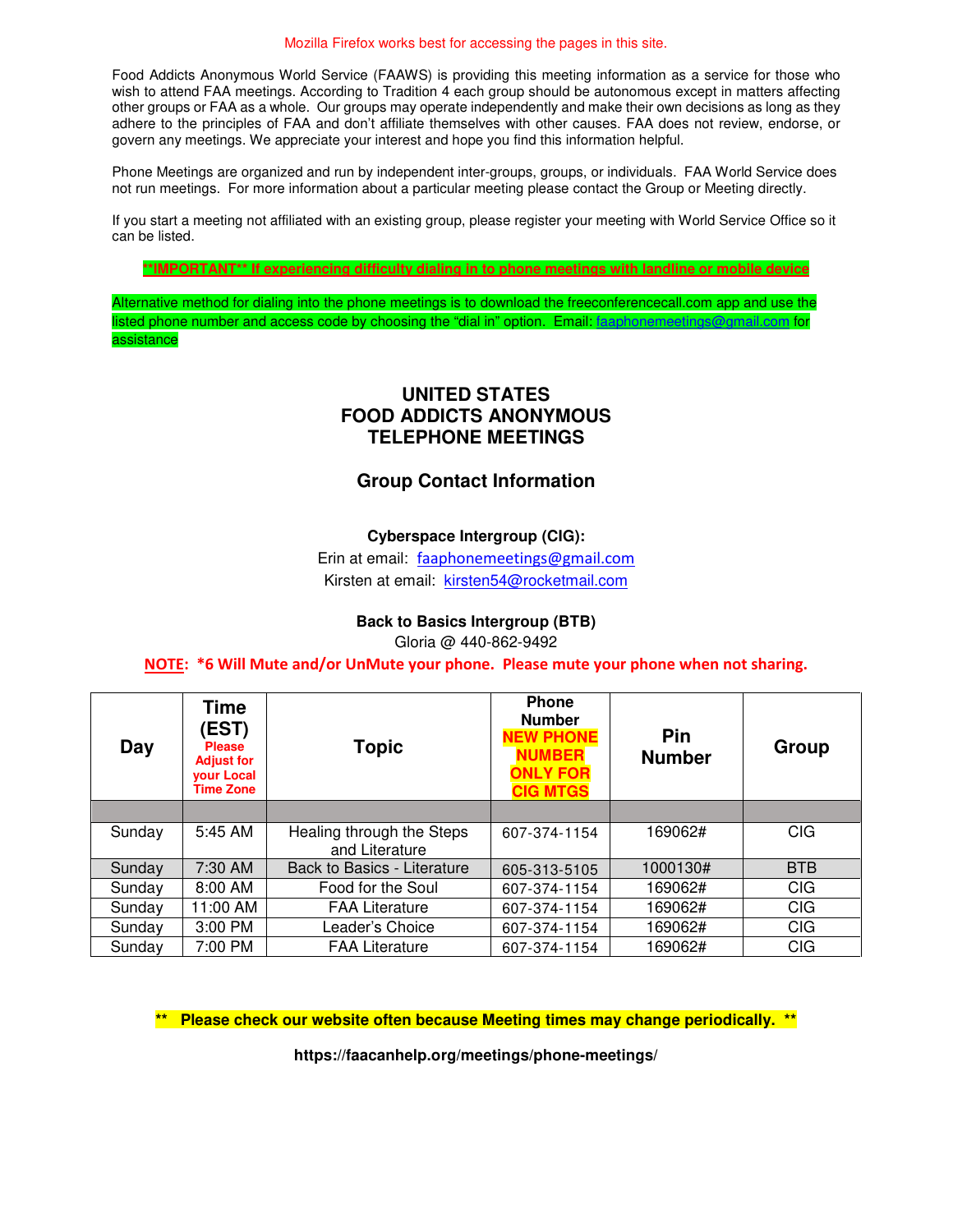| Monday    | 5:45 AM  | <b>FAA Literature</b>                     | 607-374-1154 | 169062#  | <b>CIG</b> |
|-----------|----------|-------------------------------------------|--------------|----------|------------|
| Monday    | 7:00 AM  | Back to Basics - Literature               | 605-313-5105 | 1000130# | <b>BTB</b> |
| Monday    | 8:00 AM  | 11 <sup>th</sup> Step<br>607-374-1154     |              | 169062#  | <b>CIG</b> |
| Monday    | 10:00 AM | Wave the White Flag<br>607-374-1154       |              | 169062#  | CIG        |
| Monday    | 6:00 PM  | Open Discussion                           | 607-374-1154 | 169062#  | <b>CIG</b> |
| Monday    | 8:00 PM  | Green Book                                | 607-374-1154 | 169062#  | CIG        |
| Monday    | 9:00 PM  | Gratitude<br>607-374-1154                 |              | 169062#  | <b>CIG</b> |
|           |          |                                           |              |          |            |
| Tuesday   | 5:45 AM  | <b>FAA Literature</b>                     | 607-374-1154 | 169062#  | <b>CIG</b> |
| Tuesday   | 7:00 AM  | Back to Basics - Literature               | 605-313-5105 | 1000130# | <b>BTB</b> |
| Tuesday   | 8:00 AM  | Open Discussion                           | 607-374-1154 | 169062#  | <b>CIG</b> |
| Tuesday   | 10:00 AM | Food for the Soul                         | 607-374-1154 | 169062#  | <b>CIG</b> |
| Tuesday   | 12:00 PM | Hybrid FTF/Virtual/Phone Mtg              | See FTF List |          |            |
| Tuesday   | 6:00 PM  | <b>FAA Literature</b>                     | 607-374-1154 | 169062#  | <b>CIG</b> |
| Tuesday   | 9:00 PM  | <b>Step Study</b>                         | 607-374-1154 | 169062#  | <b>CIG</b> |
|           |          |                                           |              |          |            |
| Wednesday | 5:45 AM  | Food for the Soul                         | 607-374-1154 | 169062#  | <b>CIG</b> |
| Wednesday | 7:00 AM  | Back to Basics - Literature               | 605-313-5105 | 1000130# | <b>BTB</b> |
| Wednesday | 11:00 AM | <b>FAA Literature</b>                     | 607-374-1154 | 169062#  | <b>CIG</b> |
| Wednesday | 3:00 PM  | Leader's Choice                           | 607-374-1154 | 169062#  | CIG        |
| Wednesday | 6:00 PM  | Open Discussion                           | 607-374-1154 | 169062#  | <b>CIG</b> |
| Wednesday | 8:00 PM  | <b>FAA Literature</b>                     | 607-374-1154 | 169062#  | CIG        |
|           |          |                                           |              |          |            |
| Thursday  | 5:45 AM  | Open Discussion                           | 607-374-1154 | 169062#  | <b>CIG</b> |
| Thursday  | 7:00 AM  | Back to Basics - Literature               | 605-313-5105 | 1000130# | <b>BTB</b> |
| Thursday  | 8:00 AM  | Open Discussion                           | 607-374-1154 | 169062#  | <b>CIG</b> |
| Thursday  | 10:00 AM | Leader's Choice                           | 607-374-1154 | 169062#  | <b>CIG</b> |
| Thursday  | 3:00 PM  | Sharing our Experience<br>Strength & Hope | 607-374-1154 | 169062#  | <b>CIG</b> |
| Thursday  | 6:00 PM  | Moving Toward the Light of                | 607-374-1154 | 169062#  | CIG        |
|           |          | Recovery                                  |              |          |            |
|           |          |                                           |              |          |            |
| Friday    | 5:45 AM  | Working the Program Together              | 607-374-1154 | 169062#  | <b>CIG</b> |
| Friday    | 7:00 AM  | Back to Basics - Literature               | 605-313-5105 | 1000130# | <b>BTB</b> |
| Friday    | 10:00 AM | Our Primary Purpose                       | 607-374-1154 | 169062#  | <b>CIG</b> |
| Friday    | 11:00 AM | 12 Steps                                  | 607-374-1154 | 169062#  | <b>CIG</b> |
| Friday    | 6:00 PM  | Green Book Study                          | 607-374-1154 | 169062#  | <b>CIG</b> |
|           |          |                                           |              |          |            |
| Saturday  | 5:45 AM  | <b>FAA Literature</b>                     | 607-374-1154 | 169062#  | <b>CIG</b> |
| Saturday  | 7:00 AM  | Back to Basics - Literature               | 605-313-5105 | 1000130# | <b>BTB</b> |
| Saturday  | 10:00 AM | Open Discussion                           | 607-374-1154 | 169062#  | <b>CIG</b> |
| Saturday  | 6:00 PM  | Open Discussion                           | 607-374-1154 | 169062#  | <b>CIG</b> |
| Saturday  | 8:00 PM  | Leader's Choice                           | 607-374-1154 | 169062#  | <b>CIG</b> |
|           |          |                                           |              |          |            |

### **Notes:** All meeting times are Eastern Standard.

**\*\* Please check our website often because Meeting times may change periodically. \*\***

<https://faacanhelp.org/meetings/phone-meetings/>